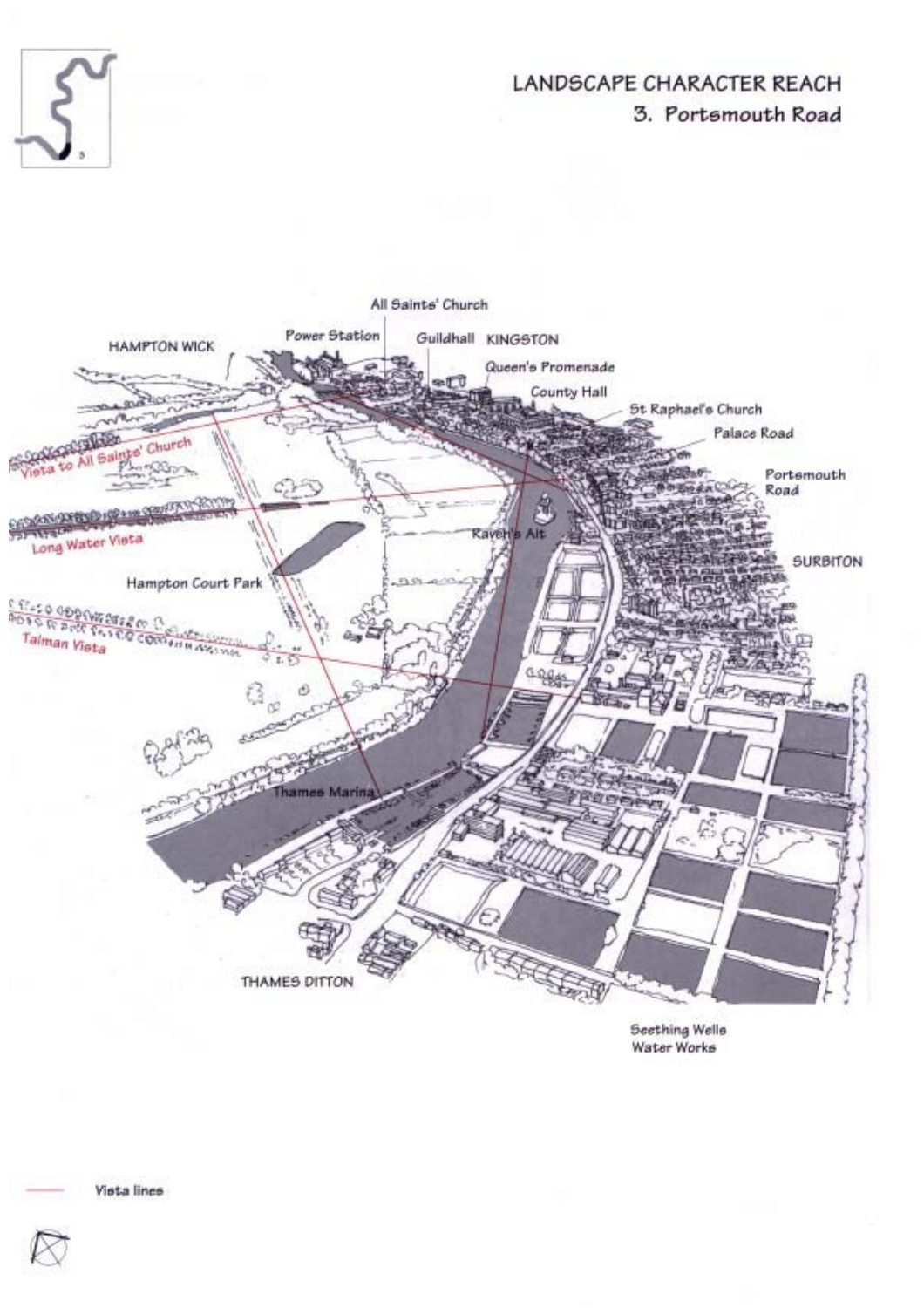#### **LANDSCAPE CHARACTER**

The Portsmouth Road Reach runs north from Seething Wells up to Kingston. The reach has a character of wide open grassland, interrupted only by trees, park and water works' walls and the Portsmouth Road blocks of flats. Hampton Court Park extends over the entire Middlesex side right up to Hampton Wick, while the Surrey bank divides between the Water Works and the Queen's Promenade.

The **Portsmouth Road** follows the river the length of the reach on the Surrey side. This is one of the only sections of the upstream London Thames where a road has been built alongside the river. The busy road and associated linear developments make a harsh contrast with the rhythm of parkland and historic town waterfronts which characterise the rest of the river.

**Hampton Court Park** is held in the circling sweep of the Thames, as its flow curves from south to north. Charles ll's Long Water and baroque avenues still radiate across the Park, aligning on points over the river in Kingston and Surbiton. Planting along the river banks lift the eye to distant views of the tree-covered Surrey Hills on the skyline, broken only by a series of church spires. From much of the Park one has the impression of a continuing 17thcentury landscape, where deer still graze the wild grass between long avenues of lime trees. At points where flat-roofed blocks of apartments and offices intrude into the scene from Hampton Wick and across the river, the impact is therefore particularly jarring.

A band of riverside trees softens the impact of the Surrey bank developments on the Park by blocking the ground level view. Of the three main *patte d'oie* avenues, the Kingston All Saints' Church vista still remains intact; the Long Water vista now focuses on an uncomfortable assortment of 3/6 storey apartment blocks; and the Talman vista terminates in the recently listed Seething Wells Pumping Station. The north-south cross avenue would focus on the Thames Marina development, but at present the vista terminates in trees at either end. A programme of replanting the Hampton Court Avenues is well underway. The Hampton Court Park stud farm works within the existing planting structure, but the fairways, greens and bunkers of the golf course strike an incongruous note in the grazed grassland.

**The Barge Walk** continues along the length of the Middlesex bank, providing a peaceful, uninterrupted, riverside path of 4.5 kilometres from Kingston Bridge to Hampton Court Bridge. The trees which back the Walk give a sense of scale and enclosure in the expansive landscape, but the suckering of diseased elms and rampant poplars have created a dense and ragged barrier which blocks off any glimpses into the Park. Where ornamental cherries have been planted and scrub has established between the Walk and the water's edge, the traditional relationship between the towing path and the river is destroyed. The low vegetated banks and the gravel path work well with the context, but the sparse municipal benches could be improved. The fine mature plane trees by the Lodge and Park Field help to blend the buildings into the landscape, but the concrete fencing panels beyond and the white railings of the Coach House detract from the rural character of the Barge Walk.

Across the Thames, the **Seething Wells** Water Works provide a substantial area of open space, linking down to the river and separating Thames Ditton from Surbiton; a welcome relief from the continuous built-up swathe along the Surrey bank from Kingston, through Surbiton and Thames Ditton, to East Molesey. The Water Works are now largely obsolete and Seething Wells presents the largest area (7 hectares along the waterfront with a further 19.5 hectares inland) under consideration for re-development along the whole of the upstream river.

The river frontage is formed by high Victorian banks of arched brick walls, topped by broom and willow. The electric yellow of flowering broom is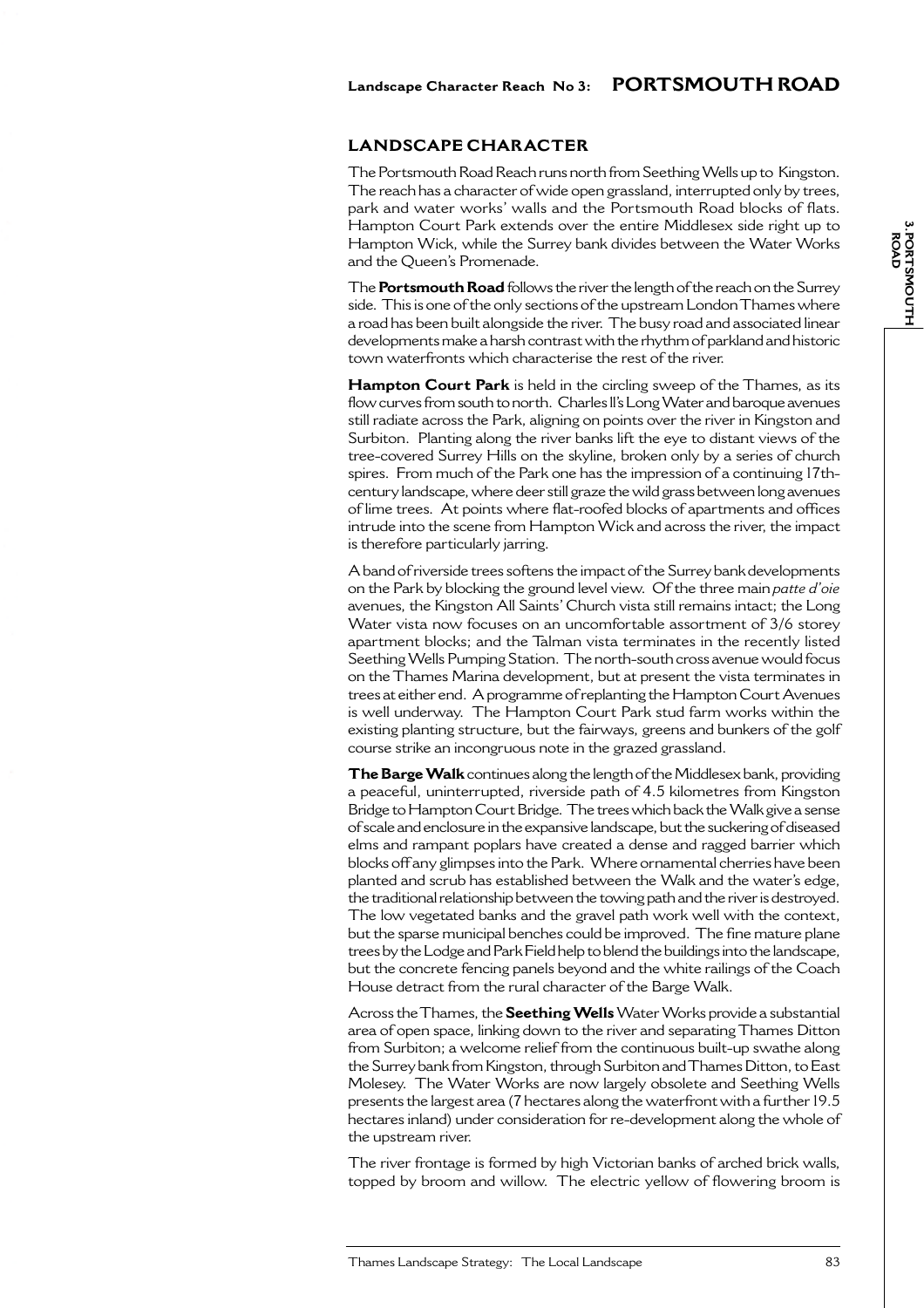dramatic against the dark purple of the bricks. The sunken honey-comb of empty settling basins and filter beds has an impressive scale of Victorian engineering. Together with the gothic effect of the castellated pumping stations and the substantial iron railings along either side of the road, the Water Works have created an open area of bold, functional spaces in an otherwise unremitting density of later suburban housing. In places where the basins have been re-used as a marina, the form and character of the area is retained and the use, while updated, still relates to the river. An area of offices and showrooms behind the marina and the introduction of car parking at eye-level between the road and the river relate less well to the water.

A short stretch of boat clubs and a pub separate the Water Works from the Queen's Promenade. The bright white paint and large signs of the restaurant, echoed on **Raven's Ait**, stand out prominently on the river bend.

Beyond the bend, the **Queen's Promenade** retains much of its Victorian character with colourful flower beds, shrubberies, strips of lawn and cast iron railings. The long narrow space down beside the water is very popular with young and old alike. Trees, shrubs and the change in level help to reduce the impact of cars on the Portsmouth Road. However many of the trees are now in poor condition and the access points from the road pavement to the Promenade have become obscured.

Large Victorian houses on the eastern side of the **Portsmouth Road** have gradually been replaced by blocks of apartments. Some of the blocks are up to 8 storeys high, dwarfing the surrounding houses and standing out for miles around. 'Thames Haven' and 'Andlers Reach' are particularly intrusive, dominating the bend in the river between Seething Wells and the Queen's Promenade.

### **HISTORICAL BACKGROUND**

**Surbiton**, although not mentioned in Domesday, existed as a farming hamlet from as early as the 12th century. But by the early 1700s its seclusion and closeness to town brought it a new role as a '*Private Place, long mark'd to entertain / Kept Mistresses e'er since great William's Reign*'. It never had the cachet of the lower river, and a spa at Seething Wells appears to have failed fairly swiftly.

The earliest house in Surbiton seems to have been Berrylands Farm on Surbiton Hill, but by the early 19th century a number of villas such as Surbiton House and Surbiton Lodge had been built around the hamlet, and maps show them in extensive landscaped grounds. However, with the arrival of the London and South Western Railway in 1836 after the councillors of Kingston declined a station in the town, modern Surbiton or Kingston-on-Railway as it was then known, was born. The 1808 Enclosure Act enabled the common and farm land to be comprehensively parcelled up for development, and this proceeded apace following the opening of the station in 1838. After the Surbiton Improvement Act of 1855, development was overseen and controlled by the Surbiton Improvement Commissioners. This led to a high quality of development, much of which survives, and helped to give Surbiton the title '*Queen of the Suburbs*', a name later appropriated by Ealing.

The purer waters of the upper Thames also attracted some of the works supplying water to the expanding Victorian metropolis. Up river from Raven's Ait, on the site of the **Seething Wells** spa, the Lambeth Waterworks Co. opened in 1852 and the Chelsea Waterworks in 1856. The steam-powered machinery has gone, but most of the buildings remain as monuments to high Victorian engineering. The Chelsea Company's Norman towers designed by James Simpson in 1852 are now listed. The Thames Marina occupies former settling basins.

While the contrast between the suburban and industrial Surrey side and the rural and emparked Middlesex side seems complete here, Palace Road was nicely aligned on the main vista in the Hampton Court Park along the Long Water, and the roadside planting of limes nods to the great avenue across the river.



The basin at Seething Wells converted to a popular marina



Autumn squill: Hampton Court has the only sizeable population of sutumn squill in south-east England



Acid grassland at Hampton Court Park, grazed by deer and sheep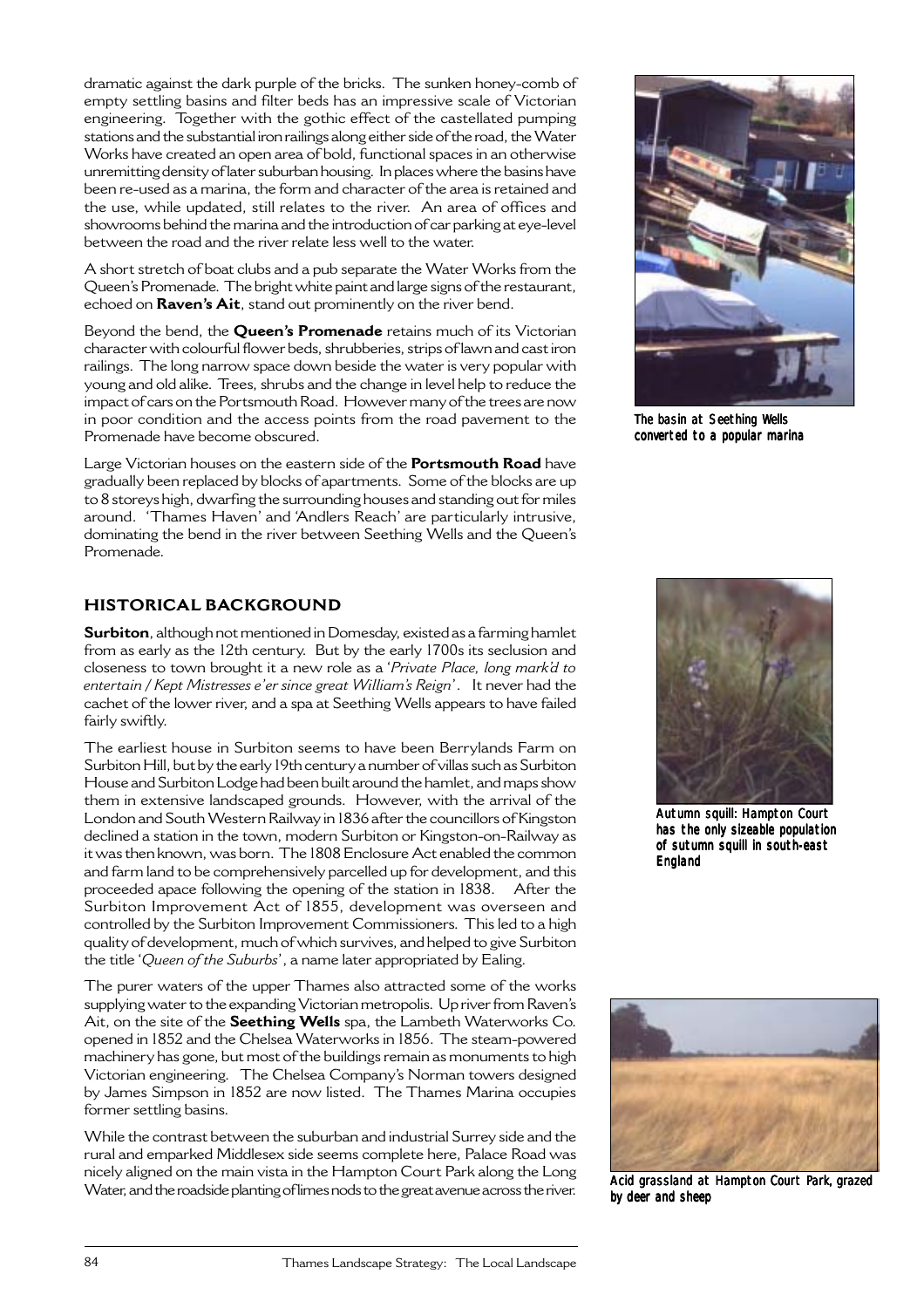**3.PORTSMOUTH ROAD**<br>ROAD<br>ROAD

**Queen's Promenade** was given its royal name in 1856, opened unwittingly by Queen Victoria after a well-placed diversion forced her to drive along the adjoining road on return from one of her visits to Claremont. She was not pleased when she learnt of the ruse. The road had been newly improved, having long been a hazard where it bent sharply with the line of the river. The burghers of Kingston had rejected as too costly a scheme by Brunel to straighten the river. The course was eventually modified in 1852-54, using spoil from the excavations at Seething Wells.

The promenade was first conceived by the property developer William Woods, with the intention of providing an exclusive walk between Ravens Ait and St Raphael's church for the residents of his new villas on the Portsmouth Road. But in return for assistance with its construction, Woods agreed to the walk being made into a public promenade and eventually, in 1896, it was extended all the way to Kingston.

On the Middlesex side, a band of meadowland separated the **Hampton Court Park** from the Barge Walk and the river. Rocque's plan of 1754 shows how the cross avenue joining the ends of the three great avenues shut out this aspect of the river, except for the vistas themselves and the Lower Wilderness, added during William and Mary's reign.

The Home or House Park is dominated by the goose foot of avenues. This originated with the great canal planted with '*sweete rows of lime trees*', designed by André and Gabriel Mollet for Charles II in the French Grand Manner. The two outer avenues were planted later for William and Mary, resulting in the famous *patte d'oie*, which complemented the new east front aligned by Wren on the Mollet canal. The three avenues radiate from the semi-circular Great Fountain Garden in front of the palace, for which Daniel Marot designed the elaborate parterre shown in his proposals sketch of 1689. The overgrown yews are being left here, unlike those in the Privy Garden, and the lime arcade has been restored.

Marot's sketch shows how the northern, Kingston Avenue, was aligned on the spire of All Saints' Church, Kingston . Henry Wise, Queen Anne's gardener, refers to a '*a great hill in Kingston avenue which much obstructed the view from the house and gardens and was thought proper to be levelled*'. It was intended by William that the southern, Ditton Avenue, would also have an eyecatcher and in c1699 William Talman designed a Trianon to be built at Long Ditton, though this was never implemented.

## **NATURE CONSERVATION**

Like Bushy Park, **Hampton Court Park** lies on River Terrace Gravels and contains extensive acid grassland and a variety of ponds and canals. It has far fewer trees than Bushy Park, and these are mostly in the lime avenues. The golf course fairways in the southern half of the park are kept close mown, but the roughs contain an excellent acidic grassland flora. The northern half is grazed by sheep as well as deer, so the turf tends to be rather shorter than in Bushy Park and bracken invasion is not a problem.

The area of greatest nature conservation interest lies along the south-eastern edge of the golf course, alongside the Thames towpath near Jubilee Gate. The number of rare plants here include subterranean clover, which forms large drifts of white flowers in May. The many anthills in the area, and indeed all over the park, are topped with the rare changing forget-me-not. Pride of place among the plants of Hampton Court Park, however, must go to autumn squill. During August and September, hundreds of these beautiful lilies send up their spikes of purple flowers along the south eastern edge of the park; this is the only sizeable population in south-east England.

The **towpath**, beside Hampton Court Park, has an attractive countryside feeling along this reach with park edge trees and river edge trees on either side of it. There is a proliferation of young growth which will need cyclical cutting to create a mosaic pattern of open, dense regrowth and woodland areas, to benefit birds and woodland flora particularly.



All Saints' Church, Kingston - the spire is now a tower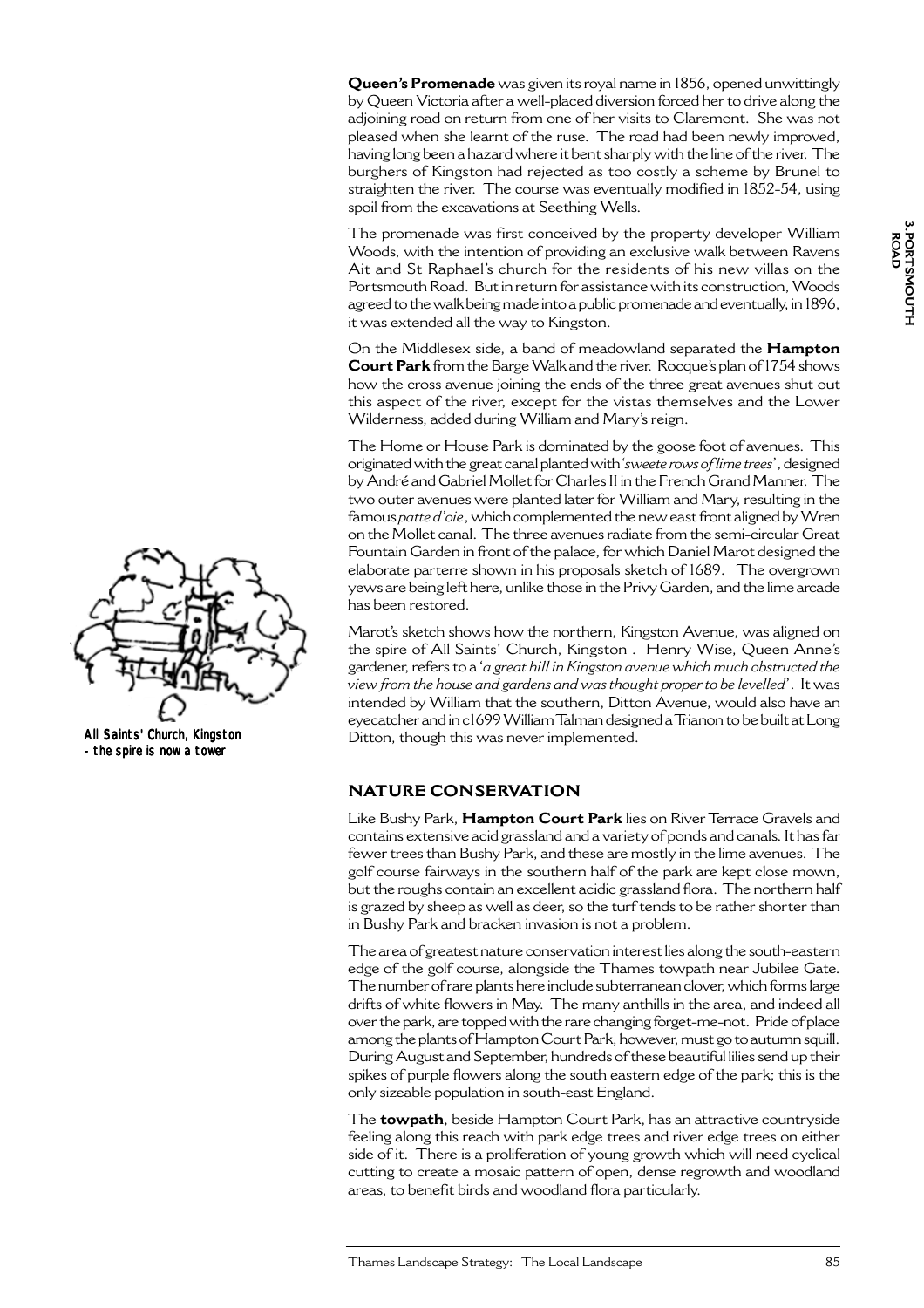Behind the park wall, and indeed walled off from the rest of the park, are the **Hampton Court Paddocks**. Lying on alluvial deposits from the Thames, the grasslands here are of a very different character to those of the rest of the park, being much damper and of neutral pH. The greatest botanical importance of the fields is the marshy vegetation associated with a series of ditches which criss-cross them. There is a wonderful diversity of wetland plants with numerous London rarities, including water speedwell and marsh arrow-grass. The northernmost three or four fields are cut for hay, while several others are grazed by sheep, by the Queen's horses and the Prince of Wales' polo ponies, as well as by an abundance of rabbits. This sympathetic management has helped to form an area with one of the largest numbers of naturalised wetland plants to be found in such a small space almost anywhere in London.

On the opposite side of the Thames, **Seething Wells Reservoirs** are built on the site of a spring. The reservoirs have steep brick banks, draped in ivyleaved toadflax, ivy, and stonecrop, and encrusted with mosses and lichens. The internal grass banks are 3 metres deep and have great richness of plant species. The secret of these steep grassland meadows is that for nearly 150 years, since construction, no fertilisers or pesticides have been used for fear of contaminating the drinking water. The grassy slopes appear to be composed largely of a dry, calcareous substrate with old brick and stonework, the cracks of which have been colonised by plants. The calcareous base means that alkaline-loving plants have flourished although the floristic picture is complicated by areas of more acidic substrate and the differing aspects of the banks. Liberally scattered throughout the meadows are wildflowers such as burnet saxifrage, common St John's wort, hoary plantain, salad burnet, and unusually, 3 types of scabious: devil's bit, field, and the rarer small scabious, which together form mauve drifts, alive with bees and butterflies.

The grassland has been kept largely free of scrub, although there are some bushes in the grassland: dog rose, elder, and birch are scattered here and there but it is broom which is the most abundant particularly along the top of the river wall. It is beneath the broom that the Canada geese make their large, down-lined nests. Other birds, such as great crested grebes, are found in the reservoirs in the breeding season but the small size of the water bodies and the scarcity of any food in the water limits the bird population.

### **PUBLIC ACCESS AND RECREATION**

The reach is particularly well-served for public access. The Barge Walk and Hampton Court Park offer continuous open space on the Middlesex side while the Queen's Promenade links Kingston to Seething Wells on the Surrey bank. If the Seething Wells embankment were to be opened as a riverside path and a link made between the Promenade and the Water Works frontage, there would be continuous public access on both sides of the river. The Thames Path follows the Middlesex bank until Hampton Wick, where it crosses Kingston Bridge to continue downstream along the Surrey towpath.

Sailing, rowing and canoeing operate from Raven's Ait and the adjacent Surrey bank, overlooked by cafes and restaurants. Raven's Ait is served by a ferry. Surbiton railway station is some distance from the river.

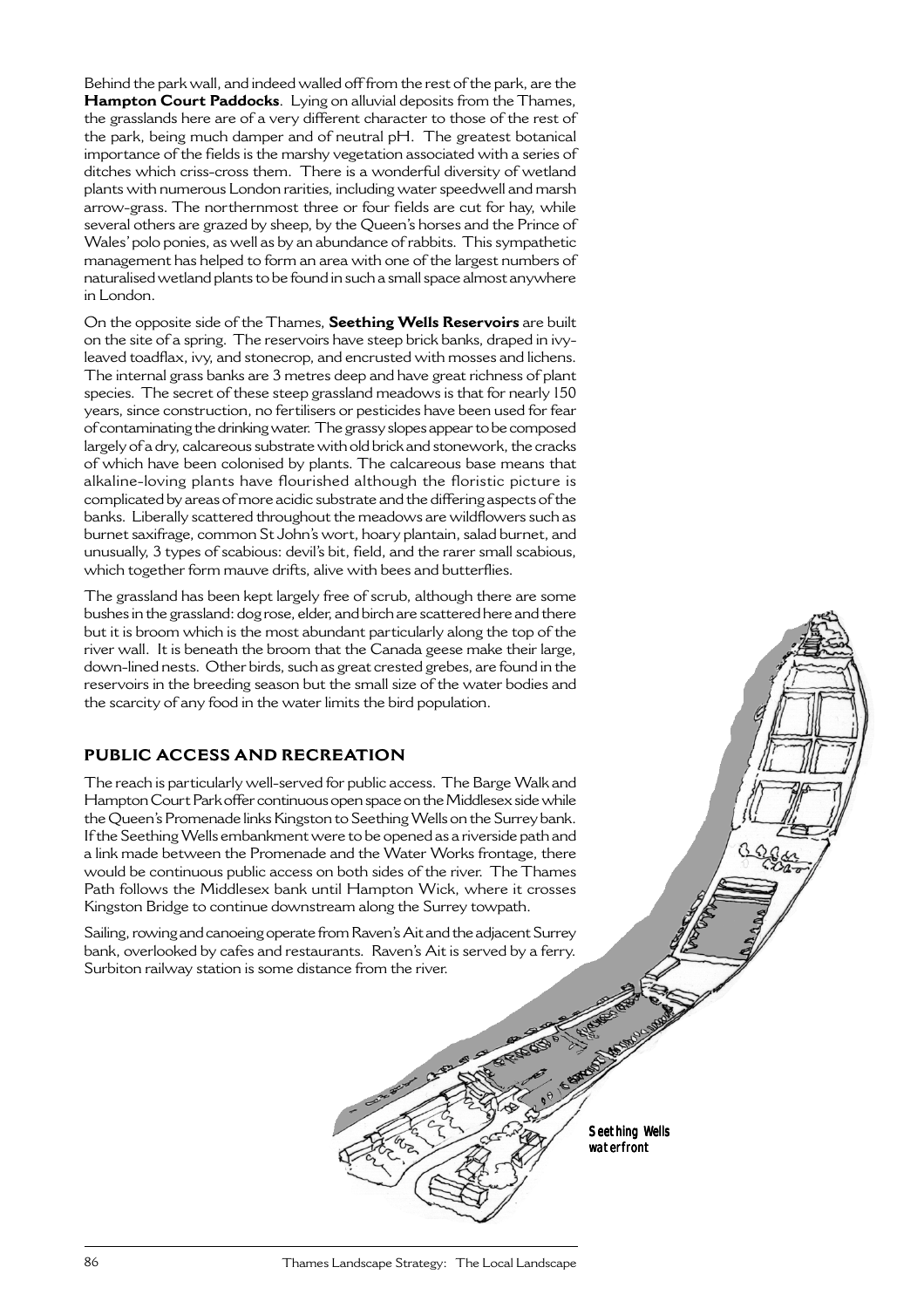| Boatyards            | Hart's boatyard<br>Thames Marina boatyard                                                                                                                                                  |                                                                                       |                                                                                                                                                   |
|----------------------|--------------------------------------------------------------------------------------------------------------------------------------------------------------------------------------------|---------------------------------------------------------------------------------------|---------------------------------------------------------------------------------------------------------------------------------------------------|
| Water<br>recreation: | London River Yacht Club<br>Thames Marina<br>Thames Sailing Club                                                                                                                            |                                                                                       |                                                                                                                                                   |
| Land recreation:     | Barge Walk<br>Hampton Court Park<br>Thames Path<br>The Queen's Promenade                                                                                                                   | Grade 1                                                                               | Royal Parks<br>Historic Royal Palaces<br><b>RBKuT</b>                                                                                             |
| Refreshment:         | Fox & Hounds<br>Harts Boatyard Inn<br>Raven's Ait<br>The City Arms                                                                                                                         |                                                                                       |                                                                                                                                                   |
| Landmarks:           | All Saints' Church, Kingston<br>County Hall, Kingston<br>Guildhall, Kingston<br>Kingston Bridge<br>Kingston Railway Bridge<br>St Raphael's Church, Kingston<br>Seething Wells Pumping Hall | Grade L<br>Grade II<br>Grade II<br>$Grade$ $II^*$<br>Grade II<br>Grade II<br>Grade II | Church Commissioners<br>Surrey County Council<br><b>RBK<sub>u</sub>T</b><br>RBKuT<br><b>British Rail</b><br>Roman Catholic Church<br>Thames Water |

#### **LOCAL INTEREST GROUPS:**

*Amenity and Local History:* Kingston Society Kingston upon Thames Archaeological Society River Thames Society (Teddington-Windsor) Surbiton Central Area Residents' Association *Nature Conservation:* London Wildlife Trust Surrey Wildlife Trust

#### **PRINCIPAL LAND USES**

Parks, housing, the Marina and the disused Water Works are the main land uses along this reach. An area of offices and showrooms have colonised part of the Seething Wells site and pubs and boat clubs have become established on the Raven's Ait bend in the river.

#### **SIGNIFICANT SITES UNDER PRESSURE FOR RE-DEVELOPMENT:**

| Sites<br>Seething Wells Water Works | Main landscape factors for consideration<br>role of open space in separating Surbiton & Thames Ditton<br>$\sim$<br>existing scale and character of Victorian Water Works<br>- listed Water Works buildings and railings<br>- fine arched brick river embankment<br>- views into site from Hampton Court Park and Palace<br>- views across site of tree-covered Surrey Hills<br>- views across site from Portsmouth Road to river corridor<br>- nature conservation value of river wall, grassland and filter beds<br>existing recreation & boatyard facilities at Thames Marina<br>traffic pressure on busy Portsmouth Road<br>need to introduce public access along river's edge<br>need to make footpath link with Queen's Promenade |
|-------------------------------------|----------------------------------------------------------------------------------------------------------------------------------------------------------------------------------------------------------------------------------------------------------------------------------------------------------------------------------------------------------------------------------------------------------------------------------------------------------------------------------------------------------------------------------------------------------------------------------------------------------------------------------------------------------------------------------------------------------------------------------------|
| Housing along Portsmouth Rd         | existing character of Victorian housing stock<br>$\sim$<br>- distinction between Surbiton and Kingston<br>skyline effect on views from Hampton Court Park/Palace<br>skyline effect on views of tree-covered Surrey Hills<br>- need to retain visual dominance of St Raphael's church tower<br>from river<br>- role of existing mature trees in reducing impact on river                                                                                                                                                                                                                                                                                                                                                                |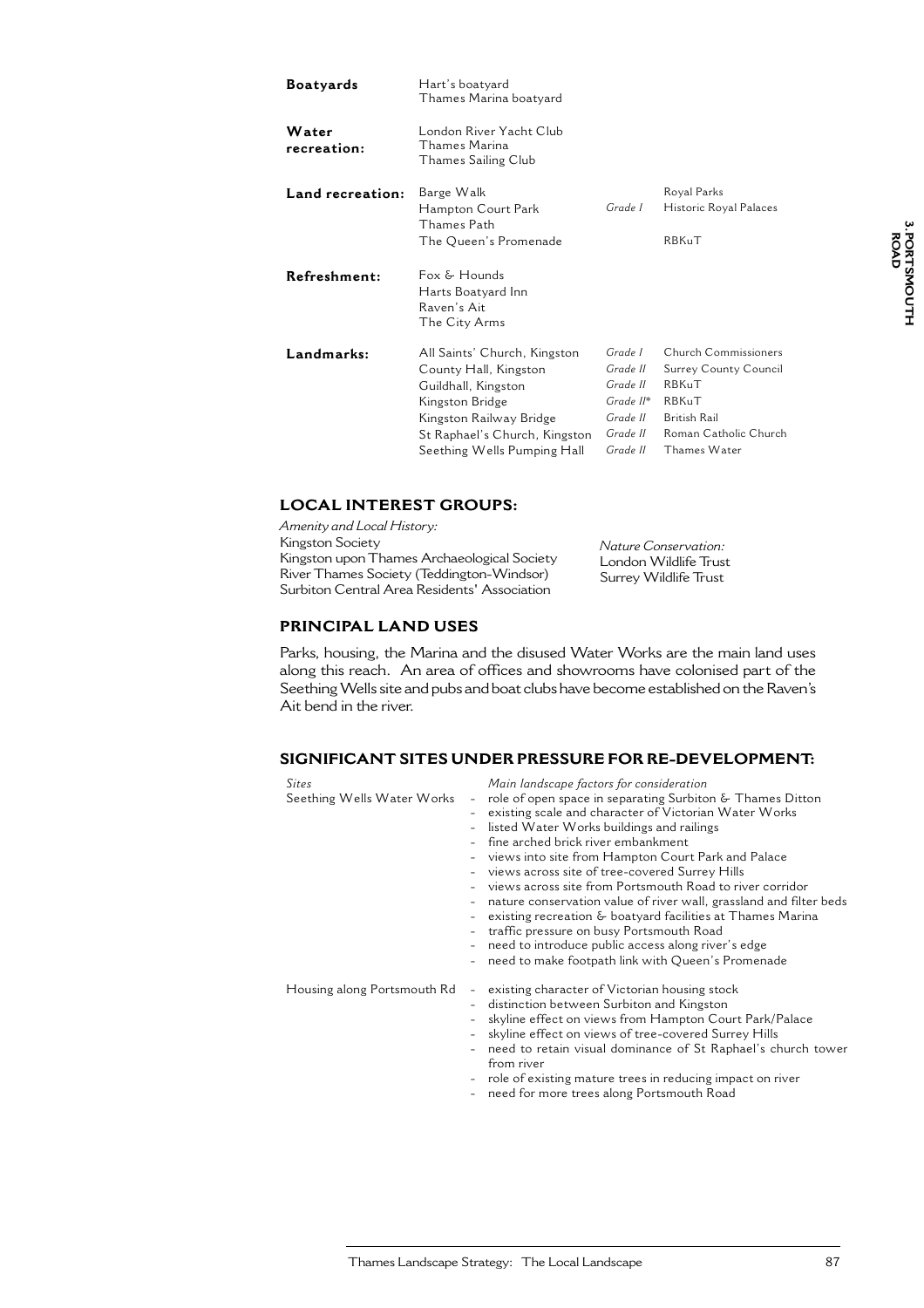The following proposals have been identified as part of the survey and analysis of the Thames Landscape Strategy. The policy proposals amplify the issues raised in Chapter 2 to be included in Supplementary Planning Guidance. The project and management proposals are recommended for incorporation into national agency and local government work programmes, co-ordinated by a Project Officer and Officers' Steering Committee (see Chapter 5). All proposals would require full consultation before implementation:

|            | <b>Policy Proposals</b><br>Policy                                                                                                                                                                                                                                                                                                                            | Reference                                                       |
|------------|--------------------------------------------------------------------------------------------------------------------------------------------------------------------------------------------------------------------------------------------------------------------------------------------------------------------------------------------------------------|-----------------------------------------------------------------|
| Pol 3.1    | Conserve character of the reach with the rural 17th-century nature of Hampton Court<br>Park and the Barge Walk, contrasting with the Victorian waterfront of Seething Wells and<br>the Queen's Promenade.                                                                                                                                                    | ElmbB: W4<br>LBRuT: 13.26 (1)<br>RBKuT: STR 15<br>SCC: PE 10-12 |
| Pol 3.2    | Protect the visual links between:<br>Hampton Court Palace and All Saints' Church tower, Kingston<br>Hampton Court Palace & the Pumping Station gable, Seething Wells<br>Hampton Court Palace and the Long Water Vista to the Surrey hills<br>Seething Wells & the towers of St Raphael's & All Saints' Churches<br>The Queen's Promenade and Kingston Bridge | LBRuT: RIV I, ENV 2<br>RBKuT: STR 12,15,<br>UD 1                |
| Pol 3.3    | Prevent any further high buildings which would encroach into the view from Hampton<br>Court Park.                                                                                                                                                                                                                                                            | RBKuT: STR 12,15,<br>UD <sub>1</sub>                            |
| Pol 3.4    | Conserve the long views of the tree-covered Surrey Hills skyline.                                                                                                                                                                                                                                                                                            | RBKuT: STR 12,15,<br>SCC:PE 7                                   |
| Pol 3.5    | Conserve and enhance the nature conservation interest of the river and its corridor, with<br>particular attention to Seething Wells and Hampton Court Park.                                                                                                                                                                                                  | ElmbB: EN 40<br>LBRuT: RIV 5, RIV 12                            |
| Pol 3.6    | Conserve the feeling of open space, created by the Water Works, particularly between the<br>Portsmouth Road and the river.                                                                                                                                                                                                                                   | RBKuT: STR 15<br>ElmbB: W5/6<br>RBKuT: STR 15,<br>OL 5,9        |
| Pol 3.7    | Retain a clear separation between the Dittons and Surbiton at present provided by the<br>Water Works site by only allowing low rise development incorporating open spaces as<br>appropriate south of the Portsmouth Road and keeping land to the north of the Portsmouth<br>road free of built development.                                                  | SCC: 1.14, ST 1<br>ElmbB: W5/6<br>RBKuT: STR 15,                |
| Pol 3.8    | Prevent any further visible waterfront car parking and attempt to eliminate existing parking<br>on the river's edge.                                                                                                                                                                                                                                         | RBKuT: STR 15                                                   |
| Pol 3.9    | Conserve the Victorian embankments and roadside railings which define the Water Works<br>boundaries.                                                                                                                                                                                                                                                         | ElmbB: W4<br>RBKuT: STR 15                                      |
| Pol 3.10   | Retain water-related uses on the Seething Wells river frontage.                                                                                                                                                                                                                                                                                              | ElmbB: W5/6/7<br>RBKuT: OL 16                                   |
| Pol 3.11   | Prevent any new building in the vicinity of St Raphael's Church which might detract from<br>the church tower's dominance as a river landmark. Conserve the grouping of trees around<br>the base of the tower.                                                                                                                                                | RBKuT: STR 12,15,<br>UD 1,11,19                                 |
| Pol 3.12   | Examine the possibilities of extending the Thames Area of Special Character designation<br>into the Borough of Elmbridge and the Metropolitan Open Land designation into Queen's<br>Promenade and the Seething Wells waterfront.                                                                                                                             | LPAC: EN 8 > 9                                                  |
|            | <b>Project Proposals</b>                                                                                                                                                                                                                                                                                                                                     |                                                                 |
| Proj 3.1   | Project<br>Open glimpses into Hampton Court Park from the Barge Walk, particularly along the main<br>vista lines, while still protecting the Park from views of developments across the river.                                                                                                                                                               | Initiative<br>Hist. Royal Palaces                               |
| Proj 3.2   | Re-design the tree-planting along the Barge Walk to create groups of large deciduous trees<br>between the path and the Park (where not in conflict with the nature conservation value of<br>existing grasslands), eliminating diseased elm suckers and small-scale ornamental planting.                                                                      | Hist. Royal Palaces                                             |
| Proj 3.3   | Re-design benches along the Barge Walk to fit the 17th century character of the<br>waterfront.                                                                                                                                                                                                                                                               | Hist. Royal Palaces                                             |
| Proj 3.4   | Plant trees around the Coach House to reduce its impact on the river.                                                                                                                                                                                                                                                                                        | Hist. Royal Palaces<br>Private landowner                        |
| Proj $3.5$ | Replace The Wilderness concrete panel fence with a less intrusive design.                                                                                                                                                                                                                                                                                    | Hist. Royal Palaces<br>Private landowner                        |
| Proj 3.6   | Reduce the impact of the riverside and Raven's Ait restaurants with darker paint, smaller<br>signs and more native trees, particularly replacing the ragged exotics on the southern end of<br>the island.                                                                                                                                                    | RBKuT<br>Private landowner                                      |
| Proj 3.7   | Repair the Queen's Promenade railings, steps and seats. Supplement the dying trees with<br>young planes (to relate to the trees across the road and the river) and replace ageing shrubs<br>to retain the roadside screen. Announce the access points from the road pavement to the                                                                          | RBKuT: UD 11,32                                                 |
| Proj 3.8   | Promenade, allowing brief glimpses from the Portsmouth Road to the river.<br>Plant plane trees along the length of the Portsmouth Road to help to reduce the impact of                                                                                                                                                                                       | RBKuT: UD 11                                                    |
| Proj 3.9   | recent developments.<br>Plant trees on the raised parking area behind the Thames Sailing Club and make a<br>pedestrian link from the Queen's Promenade, through the electrical sub-station area and                                                                                                                                                          | RBKuT: UD 11,32<br>Private landowner                            |
| Proj 3.10  | the car park to Seething Wells.<br>Link the public open spaces along the Surrey bank through the Seething Wells frontage and<br>between the Queen's Promenade and Seething Wells.                                                                                                                                                                            | RBKuT: UD 32<br>Thames Water                                    |
|            | <b>Management Proposals</b>                                                                                                                                                                                                                                                                                                                                  |                                                                 |
|            | Management                                                                                                                                                                                                                                                                                                                                                   | <i>Initiative</i>                                               |
| $Mng$ 3.1  | Prevent scrub from growing up between the towpath and the water's edge along the Barge<br>Walk and manage the trees to create more structural diversity.                                                                                                                                                                                                     | Hist. Royal Palaces                                             |

# Mng 3.2 Continue excellent grassland management of Hampton Court Park and Paddocks. Hist. Royal Palaces<br>Mng 3.3 Continue the grassland management of the banks of Seething Wells Reservoirs. Thames Water

- Mng 3.3 Continue the grassland management of the banks of Seething Wells Reservoirs. Thames Water Mng 3.4 Maintain the plant communities on the Seething Wells river wall. Thames Water Maintain the plant communities on the Seething Wells river wall .
	-